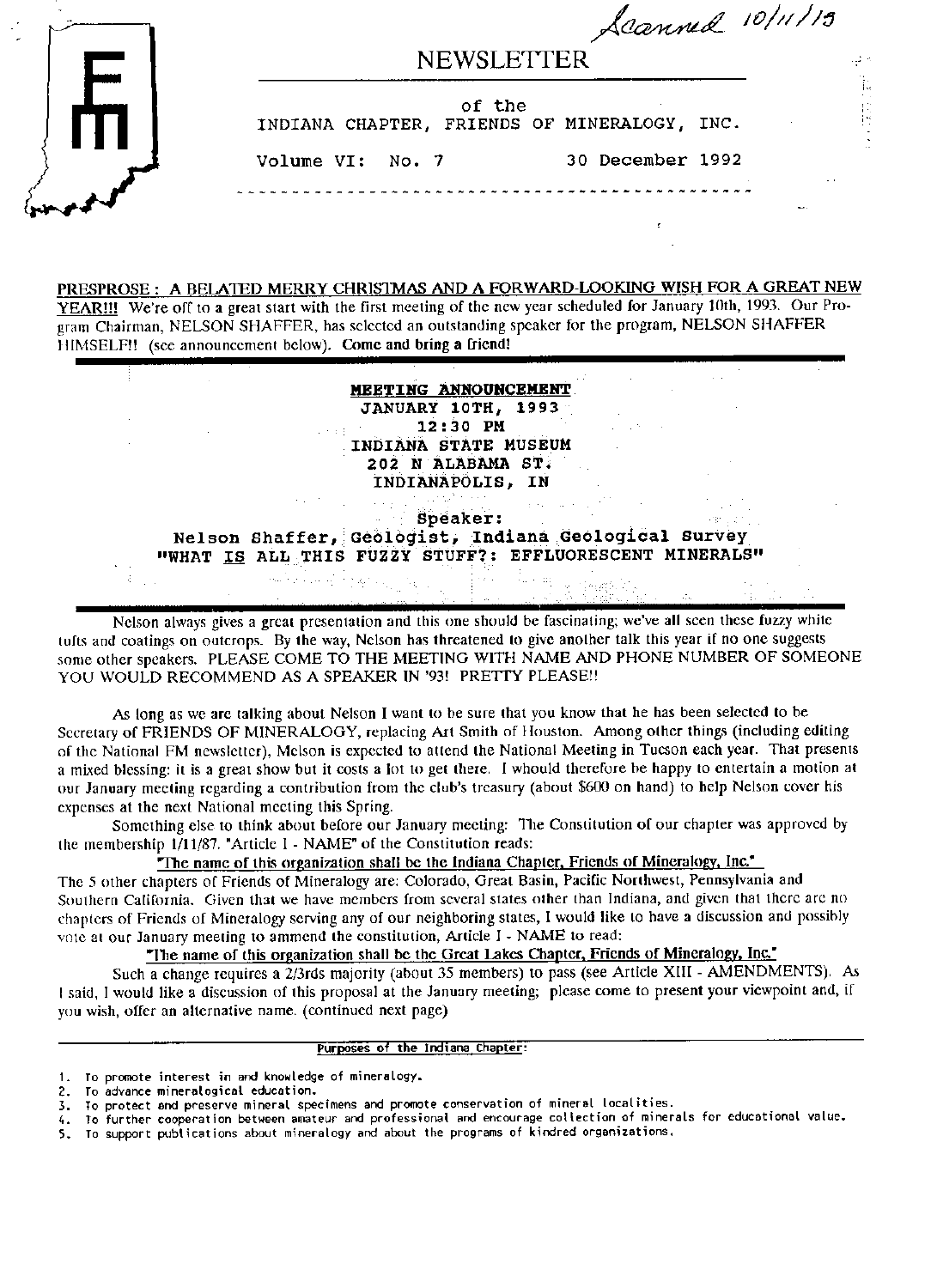(PRESPROSE - continued)

Enclosed you will find a statement from the President of the Black Hills Institute of Geological Research (a for-profit organization that would be hurt financially by passage of Senate Bill 3107). You may wish to investigate the matter further and indicate to your Senator how you think he should vote on this measure.

Have you seen the new "Ferret<sup>™</sup> Neodymium Test Magnet"? I got one for my mineralogy class and discovered that it is so strong that it is not only attracted "strongly" to Magnetite, Pyrrhotite, Franklinite and generally Hematite as well, but it is "moderately" attracted to Siderite, Fayalite, Rhodochronite, Almandite and several other more or less ferrous silicates, phosphates and carbonates. If you want one write to; TRILLIUM DESIGNS CO., BOX 10601, ROCHESTER, NY. Send \$8.

Gloria Cooper, who made a colorful presentation on the gems of San Diego County, CA at our September meeting this year, is planning to offer a short course on Gemstones this Spring, March 30th-April 29th, Tuesday and Thursday afternoon at the IUPUI campus. If you are interested in learning more you may reach her at 317/274-7484 (her office at IUPUI). I will bring a copy of her course syllabus to the January meeting.

See you in January. Cheers! Hal Roepke, Pres '92-93

# MINUTES OF NOVEMBER 15th, 199Z, MEEITING FRIENDS 0F MINERALOGY - INDIANA

The minutes will be presented in writing at the January 1993 meeting; in the meantime you may be interested in knowing that Hal Roepke was re-elected President, Nelson Shaffer was re-elected Vice-President in charge of Programs, Mike Davis of Cincinnati was elected Vice-President in charge of Field Trips, Sylvia Sicree was re-elected Seretary-Treasurer and Terry Huizing was re-elected Liaison . he two Vice-Presidents are authorized by the Constitution to have supporting committees and the President's authority to appoint such committees is delegated to the respective Vice-Presidents. The term of office is one year, so you have just ten months until the next election to decide which office YOU are going to volunteer to take next year!

## TREASURER'S REPORT - December 26th, 1992

The Treasurers report for 1992 will be presented in writing at the January 1993 meeting. \_\_\_\_\_\_\_\_\_\_\_\_\_\_\_\_\_\_\_\_\_\_\_\_\_\_

I have enclosed the membership form as a reminder that for many of us DUES are DUE for 1993. You are payed up through the year shown with your name and address on the outside of this newsletter. Please bring your check to the meeting or send it to Sylvia Sicree, Secretary/Treasurer, no later than March 1993. Also, please give some

thought to bringing a prospective member to our meetings and offering her/him a copy of the form to fill out.



Sit down before fact as a little child, be  $\overline{\phantom{a}}$ brebared to gins ith shard breconceined . notion, follow humbly wherever and to  $\sim$ Whatever abysses nature leads, or you  $\epsilon$ hall learín nothing.

 $f_{\rm FOM}$  "The Life and Letters of  $Thomas$  Henry  $Huxley''$